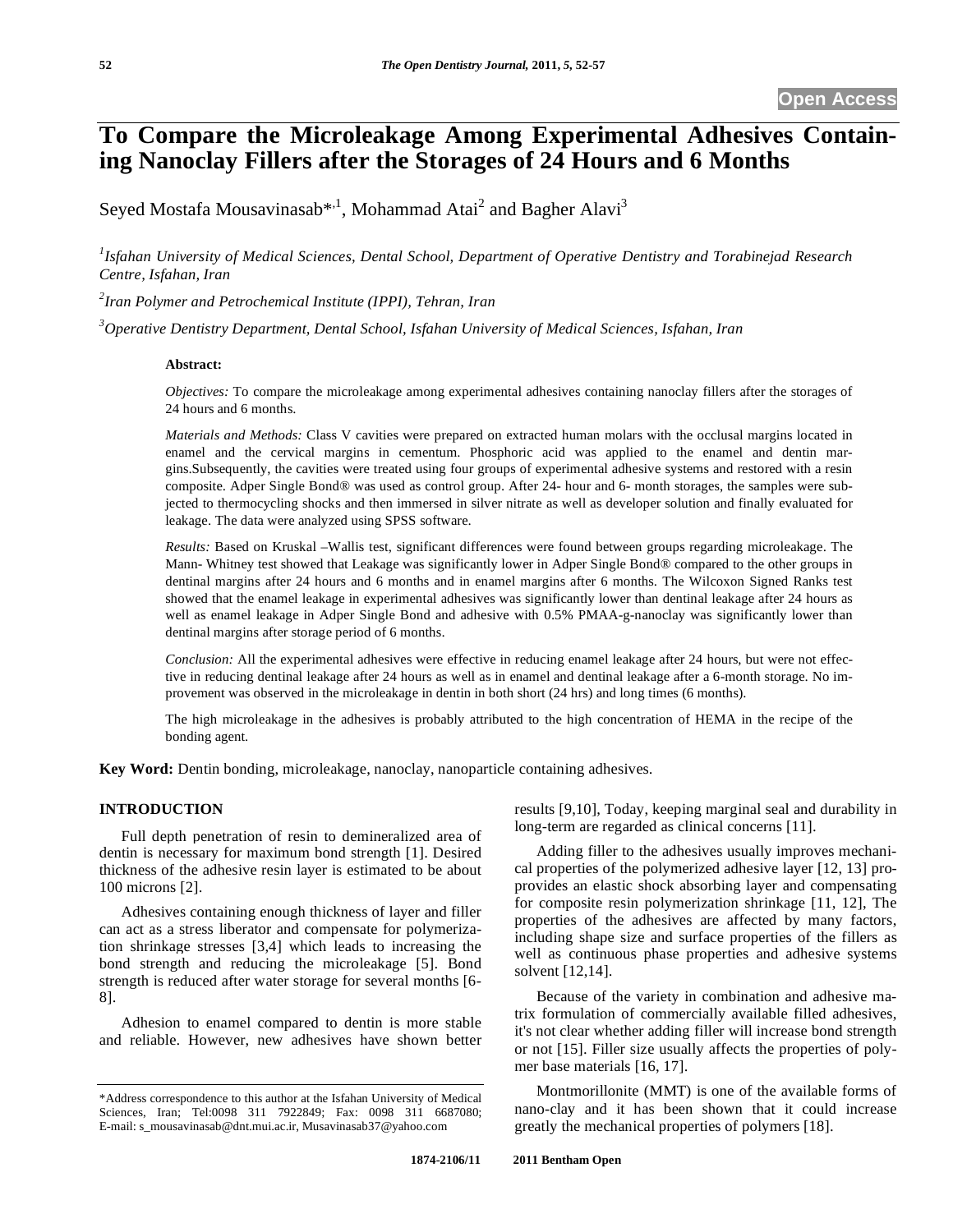#### **Table 1. Materials Used in this Study**

| <b>Matrials</b>              | <b>Description</b>   | Composition                                                              |  |  |  |
|------------------------------|----------------------|--------------------------------------------------------------------------|--|--|--|
| Scotchbond etchant gel       | Etching agent        | Water                                                                    |  |  |  |
| (3M ESPE, St. Paul, MN, USA) |                      | Phosphoric acid, synthetic amorphous silica                              |  |  |  |
|                              |                      | Ethyl alcohol                                                            |  |  |  |
|                              | Primer-adhesive      | Bisphenol A, diglycidyl ether dimethacrylate                             |  |  |  |
| Adper Single Bond            |                      | 2-hydroxyethyl methacrylate                                              |  |  |  |
| (3M ESPE, St. Paul, MN, USA) |                      | Glycerol 1,3-dimethacrylate                                              |  |  |  |
|                              |                      | Copolymer of acrylic and itaconic acid                                   |  |  |  |
|                              |                      | Diurethane dimethacrylate, water                                         |  |  |  |
|                              |                      | Ethyl alcohol (39 wt.%)                                                  |  |  |  |
|                              | Primer-adhesive      | 2,2'-bis-[4-(methacryloxypropoxy)-phenyl]-propane (Bis-GMA) (14 wt.%)    |  |  |  |
|                              |                      | Urethane dimethacrylate (UDMA) (12 wt.%)                                 |  |  |  |
| Experimental adhesive        |                      | 2-hydroxyethyl methacrylate (HEMA) (26 wt.%)                             |  |  |  |
|                              |                      | 2-ethyl-2-(hydroxymethyl)1,3-propandiol-trimatacrylate (TMPTMA) (8 wt.%) |  |  |  |
|                              |                      | Camphorquinone (0.5 wt.%)                                                |  |  |  |
|                              |                      | N-N'-dimethyl aminoethyl methacrylate (DMAEMA) (0.5 wt.%)                |  |  |  |
|                              | Light cure composite | Silane treated ceramic                                                   |  |  |  |
| Filtek Z250                  |                      | Bisphenol A polyethylene glycol diether dimathacrylate                   |  |  |  |
|                              |                      | Diurethane dimethacrylate                                                |  |  |  |
| (3M ESPE, St. Paul, MN, USA) |                      | Bisphenol A diglycidyl ether dimethacrylate                              |  |  |  |
|                              |                      | Triethylene glycol dimethacrylate, water                                 |  |  |  |

Adhesives containing modified nanoparticles have higher mechanical and microshear bond strength at 0.5% wt nanoclay content [19]. Adding 10% nano-filler and using an organically modified clay could increase the cohesive strength of adhesives [20] and potential of GIs as posterior filling materials [21]. The effect of 12-nm hydrophilic fumed silica on the mechanical properties and the microtensile bond strength (MTBS) of an ethanol-based one-bottle dentin adhesive was studied by kim. Adding 0.5 wt % nanofillers showed the best effect [15]. Sadek assessed the effect of 24 hour and 3-month storages on microleakage. The effect of bonding material on microleakage was significant but storage had no effect on microleakage [22]. On the contrary, storage was effective on shear bond strength but it did not influence the microleakage of the cavities in another study [23].

Studies taken place by Crim indicated that in some of the tested bonding systems, storage period was effective on microleakage [24, 25].

Therefore, the purpose of this study was to compare the microleakage between experimental adhesives containing nanoclay fillers after a 24-hour and a 6-month storages.

### **MATERIALS AND METHODS**

#### **Synthesis of Modified Nano-Particles**

Cloisite Na+ (montmorillonite, typical dry particle size 90% less than 13um, Cloisite Na, Southern Clay, USA) was used to prepare modified nano-clay in the present study. This

type of nano-clay is hydrophilic without any modification. Firstly, clay particles were spread in water to separate the platelets. Poly(acrylic acid) (PMAA) and poly(methacrylic acid) (PAA) were grafted onto the pristine Na-MMT nanoclay (Cloisite Na<sup>+</sup> ) through the free radical polymerization of acrylic acid and methacrylic acid monomers in an aqueous media in the presence of ammonium persulfate as initiator. A reactive surfactant (AMPS) was also used in the reaction to provide active sites on the surface of the nanoclay particles. The grafting polymerization reaction was carried out at 70 °C [19].

After drying and milling, various quantities of the prepared nano-clay were added to the test sample solution.

## **Preparation of the Adhesives**

0.5% of nano-clay modified with methacrylic acid and 0.2% of nano-clay modified with acrylic acid and 0.5% of unmodified nano-clay separately were added to the basebonding system. An experimental bonding system with no added nano-clay filler also was used. The composition of the base adhesive is shown in the Table **1**).

## **Preparation of the Teeth**

Two series, each including of 55 healthy permanent molars without decay were collected during 3 months and stored in 0.5% chloramine T solution at room temperature.

A standard class V cavity with 3 mm mesiodistal width, 3 mm height and 2 mm depth was cut on the buccal surface of each tooth using diamond bur(050406 Germany, Lot: D&Z)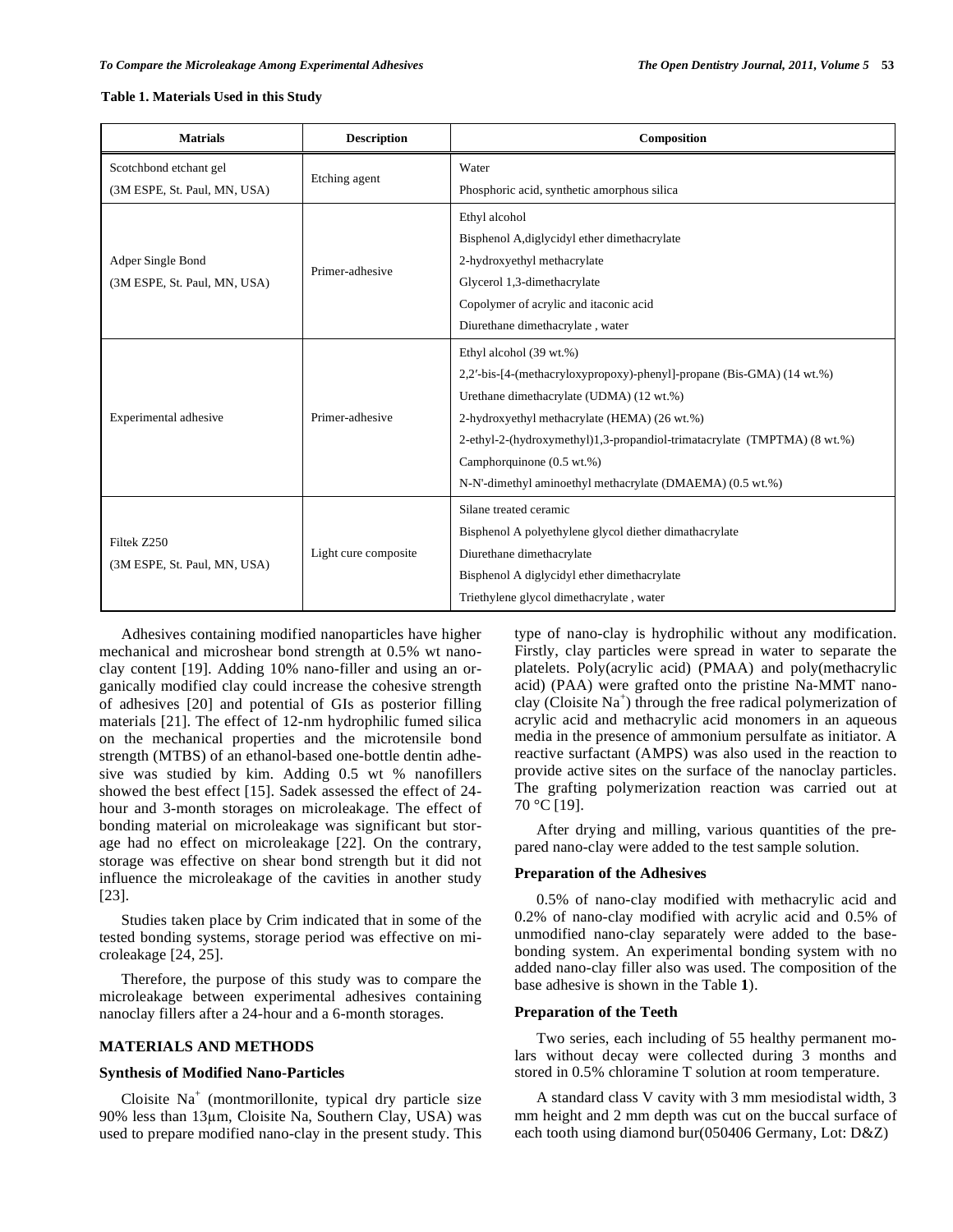|  |  |  |  | Table 2. Degree of Leakage after 24 Hours Storage |
|--|--|--|--|---------------------------------------------------|
|  |  |  |  |                                                   |

| <b>Adhesive</b>    | <b>Mean Leakage in Dentin</b><br>(SD) | Mean Leakage in<br><b>Enamel</b> (SD) | Degree of Conversion (%) |  |
|--------------------|---------------------------------------|---------------------------------------|--------------------------|--|
| Un-filled          | 3.45(1.29)                            | 0.73(0.64)                            | 27.6(4.1)                |  |
| $0.5\%$ clay       | 2.73(1.55)                            | 0.82(0.75)                            | 18.5(1.5)                |  |
| 0.5% PMAA-g-clay   | 3.73(1.90)                            | 0.45(0.63)                            | 20.4(1.8)                |  |
| $0.2\%$ PAA-g-clay | 3.45(1.21)                            | 0.45(0.68)                            | 25.4(3.0)                |  |
| Single Bond        | 0.55(1.52)                            | 0.55(0.68)                            |                          |  |

SD:Standard Deviation .

PMAA-g-clay: poly(methacrylic acid) grafted clay

PAA-g-clay: poly(acrylic acid) grafted clay

under constant water spray so that incisal margin was located 2mm above the CEJ and gingival margin 1mm below the CEJ. Each new bur was used for five cavity preparations. The prepared samples were randomly divided into two groups including five subgroups, each containing eleven samples.In the first group all the cavities were total etched using 35% phosphoric acid gel (3M ESPE.St Paul,MN.USA) for 15 seconds and then rinsed for 10 seconds and finally blot dried. The experimental bonding systems were applied in one layer using microbrushes and thinned and after 30 seconds (to ensure solvent evaporation) light cured (Blue phase, Ivoclarvivadent, schoan, Liechtenstein, 550 mW/cm) using continuous checked mode by radiometer (Demetron/kerr USA) for 20 seconds.

Subgroup 1: experimental adhesive with no filler was applied.

Subgroup 2: test adhesive filled with the unmodified nano-clay was applied.

Subgroup 3: experimental adhesive filled with 0.5% nano-clay modified with metacrylic acid was applied.

Subgroup 4: experimental adhesive filled with 0.2% modified nano-clay with poly acrylic acid.

Subgroup 5: Adper single bond was applied according to the manufacturer instructions after using of 35% phosphoric acid etchant gel.

Cavities were filled incrementally using Filtek Z250 (3M, USA) resin composite in three increments. The first increment was placed incisoaxially, the second axiogingivally and finally the third increment filled all the remained cavity space. Every layer was cured for 40 seconds and then the samples were stored in distilled water for 24 hours before finishing, using finishing burs (D&Z Lot050606 Germany) and polishing with Soflex discs.

## **Measurement of Microleakage**

The samples of the first group were incubated for six months at 37˚C and the second group samples only for 24 hours. Then all the samples were subjected to 1000 thermocycle shocks between 5 and 55 ºC and 30 seconds dwell time, and then processed for microleakage evaluation. After thermal cycles, apexes of the teeth were sealed using sticky wax and teeth surfaces by two coats of nail varnish near to 1 mm of margins. The samples of each group were immersed in 50% silver nitrate and then rinsed for 2 minutes under running water and exposed to developing solution under fluorescent light. Then samples were rinsed for 2 minutes and mounted in a self curing acryl and sectioned longitudinally in the middle of restorations and evaluated blindly by two examiners for microleakage using stereomicroscope (MGC-10 N9116234) with 32X magnification and scored in occlusal margins as follows:

 $0 =$  no leakage was seen.

1= dye penetration into one half of enamel thickness.

2= penetration of dye into all the enamel thickness and DEJ.

3= dye penetration along all the cavity depth.

4= penetration of dye along all cavity depth and toward the dental pulp.

In cervical margins leakage was scored as follows:

0= no leakage was seen.

1= dye penetration into one third of dentin thickness.

2= dye penetration into the two third of dentin thickness.

4=dye penetration along all the cavity wall and toward the dental pulp.

#### **Measurement of Degree of Conversion**

A droplet of the adhesives was placed on a polyethylene film. The solvent of adhesive was gently evaporated for 30 seconds applying a low-pressure air stream and a second film was placed on it to form a very thin layer. The sandwich was placed into the FTIR spectrometer's sample holder and the FTIR absorbance peaks were collected. The samples were then light-cured for 20s using the same light source and the spectrum was collected for the cured samples. The degree-of-conversion (DC%) was calculated from the ratio of absorbance intensities of aliphatic C=C (peak at  $1638 \text{ cm}^{-1}$ ) against internal reference of aromatic C...C (peak at 1608  $cm<sup>-1</sup>$ ) before and after curing of the adhesive as follows:

$$
DC\% = \left(1 - \frac{(1638cm^{-1}/1608cm^{-1}) peak are after curing}{(1638cm^{-1}/1608cm^{-1}) peak area before curing}\right) \times 100
$$

#### **Statistical Analysis**

The data were analyzed using SPSS version 11.5 software and Kruskal – Wallis, Mann–Whitney and Wilcoxon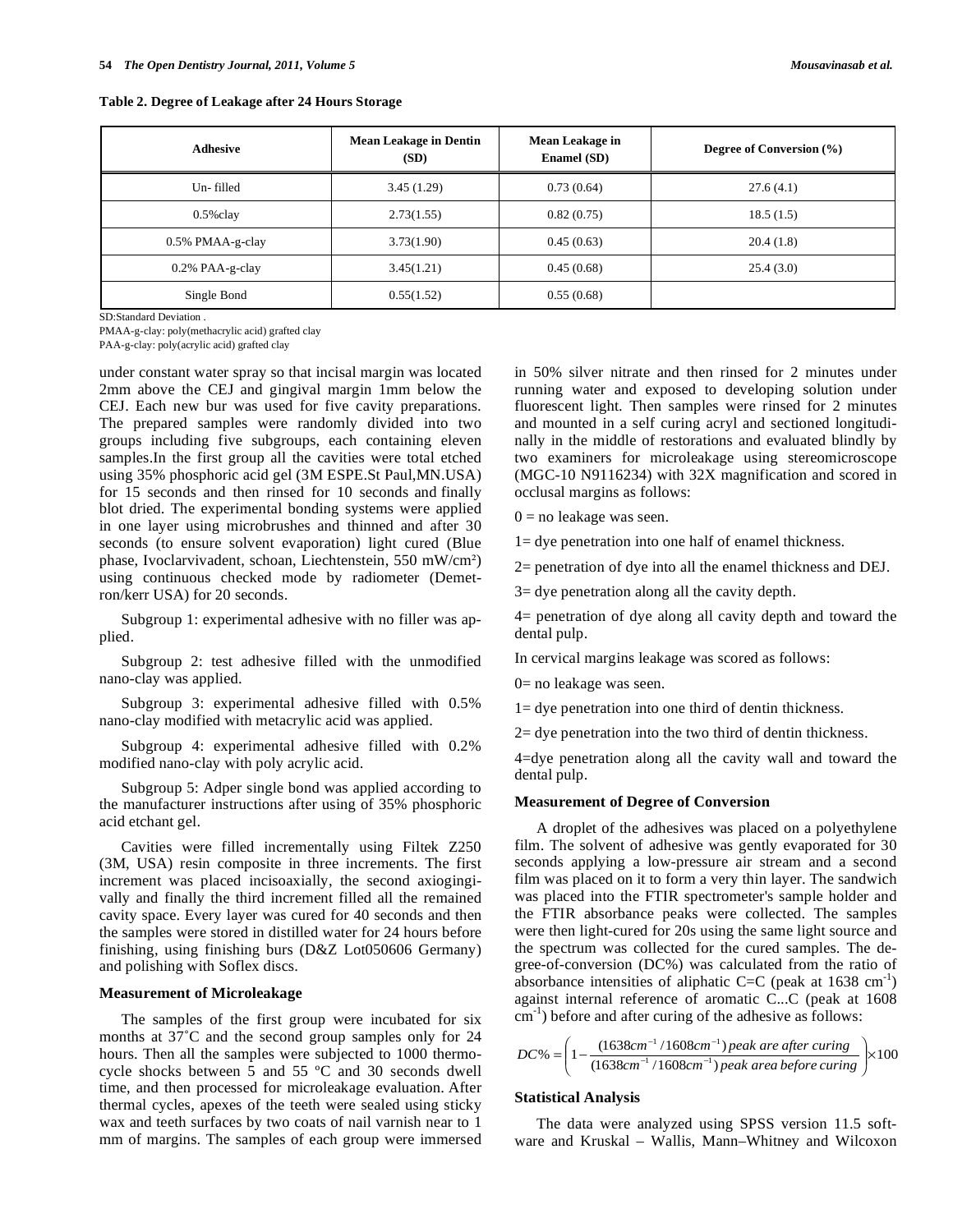*To Compare the Microleakage Among Experimental Adhesives The Open Dentistry Journal, 2011, Volume 5* **55**



**Fig. (1).** Leakage in enamel after 24 hours and 6 months storage.

Signed Ranks tests. Materials used in this study are shown in Table **1**.

#### **RESULTS**

Mean leakage of the tested adhesives in samples incubated for 24 hours in enamel and dentinal margins are shown in Table **2** and Fig. (**1**). Table **2** also shows the degree of conversion of the adhesive. Mean leakage of the tested adhesives in samples incubated for 6 months in enamel and dentinal margins are shown in Table **3** and Fig. (**2**).

Kruskal-Wallis test showed significant differences between two groups. Mann-Whitney test revealed there was no significant difference in occlusal(enamel) leakage between groups incubated for 24 hours. Significant differences were seen in occlusal(enamel) leakage between those groups incubated for six months and also in gingival margins in samples incubated for 24 hours or six months.

Wilcoxon Signed Ranks test showed that the occlusal(enamel) leakage rank of the tested adhesives stored for 24 hours was significantly lower than dentinal leakage, but after 6 months this difference was only significant in single bond and those adhesive contained fillers modified with PMA.P<0.05.

## **DISCUSSION**

Complexity of the oral cavity from chemical standpoint can endanger adhesive bond durability. Bond strength after the passage of time will decrease [26].

|  |  | Table 3. Degree of Marginal Leakage after 6 Months Storage |  |  |
|--|--|------------------------------------------------------------|--|--|
|  |  |                                                            |  |  |

Chemical destruction is occurred following penetration of water into the hybrid and adhesive layer. Hydrophilicity of modern adhesives systems has increased and is a reason to have more water penetration, hydrolysis and softening of the resin and the collagenous network which is not completely covered with resin.



**Fig. (2).** Leakage in dentin after 24 hours and 6 months storage.

Usually after 3 months of water storage, all adhesives represent somewhat destruction. The water or ethanol base three-step etch and rinse adhesives regarding to terms of bond durability are known as standard adhesives. Following any simplification in application steps of adhesive, bond durability will decrease and only two-step self-etch adhesives remained close to this standard adhesives [2].

Bond to dentin is less stable than bond to enamel. In addition, the difference in thermal expansion between the dentin and restorative materials is more than that of enamel and restorative materials, especially after thermocycling dentinal margins show larger microleakage [27].

In the present study after a 6-month storage, the experimental adhesives in enamel and dentin showed higher microleakage comparing to Adper Single Bond that can be attributed to the amount of HEMA in the recipe of the adhesives. HEMA percent in Adper Single Bond® is between 10% to 20%. HEMA is widely used in dental adhesives in order to improve wettability of the adhesive and its better penetration into the demineralized dentin· Although the incorporation of HEMA as a hydrophilic co-monomer into the dentin bonding agents improves wetting ability of the adhe-

| <b>Adhesive</b>    | <b>Mean Leakage</b><br>in Dentin (SD) | <b>Mean Leakage</b><br>in Enamel (SD) |  |  |
|--------------------|---------------------------------------|---------------------------------------|--|--|
| Un-filled          | 3.64(1.20)                            | 3.64(1.20)                            |  |  |
| $0.5\%$ clay       | 3.36(1.43)                            | 3.09(1.30)                            |  |  |
| 0.5% PMAA-g-clay   | 4.00(0.55)                            | 3.18(1.25)                            |  |  |
| $0.2\%$ PAA-g-clay | 3.73(1.9)                             | 3.45(1.03)                            |  |  |
| Single Bond        | 2.73(1.42)                            | 1.36(1.20)                            |  |  |

SD:Standard Deviation.

PMAA-g-clay: poly(methacrylic acid) grafted clay

PAA-g-clay: poly(acrylic acid) grafted clay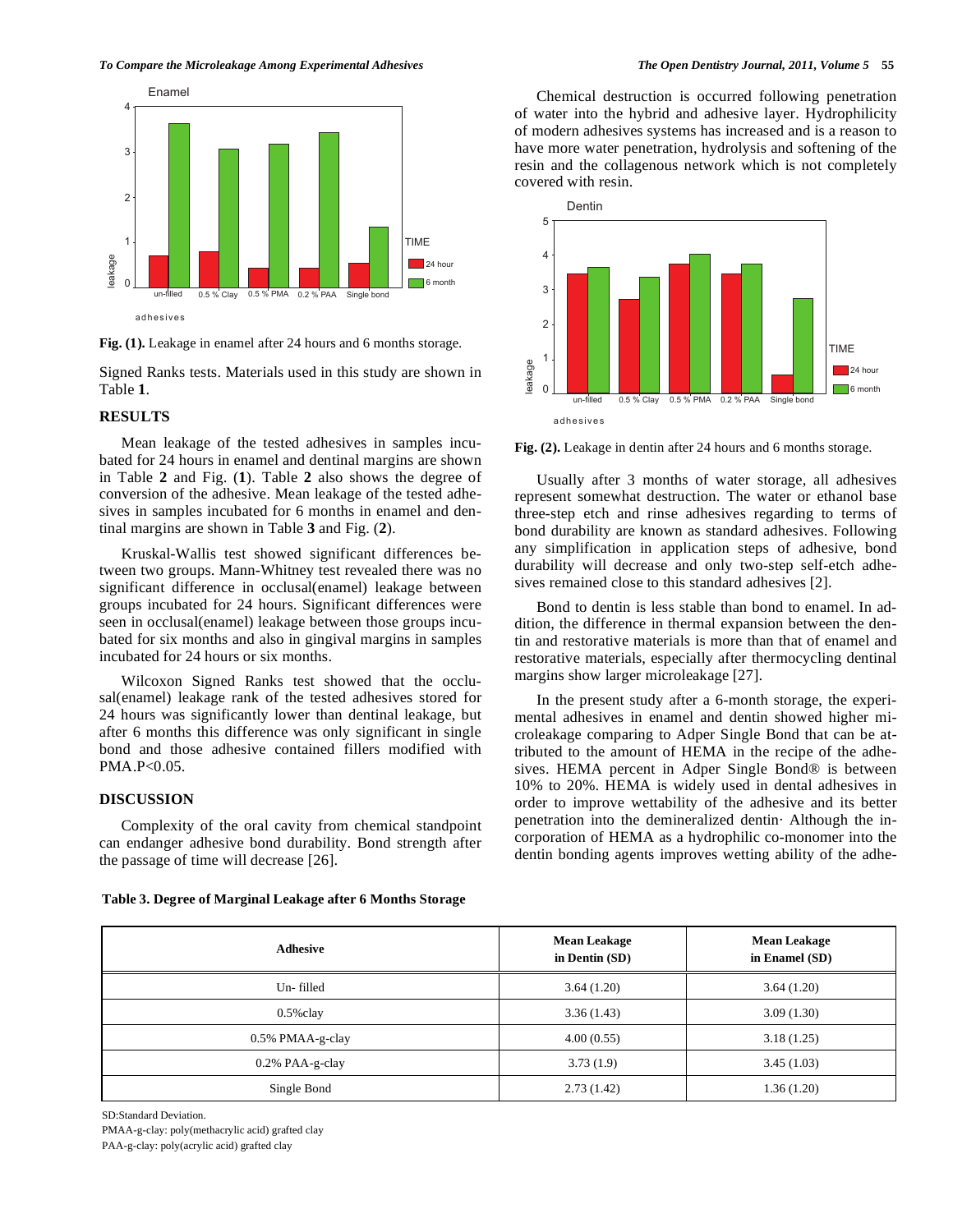sives, it provides hydrophilic sites in the structure of the polymerized adhesive. The presence of hydroxyl groups in the chemical structure of the adhesive network increase the water sorption of the adhesive layer which in long term may deteriorate the mechanical properties of the layer and a dramatic drop in the bond strength to the tooth structure. The increased water absorption may also result in swelling and discoloration of the adhesive [28]. It has been mentioned that the higher water absorption in hybrid layer, due to the presence of HEMA, could enhance the hydrolytic destruction of the layer [29]. Incorporation of the low molecular weight HEMA reduces adhesive viscosity which in inadequate application of the bonding system may result in a thin layer with reduced physical and mechanical strength [28].

HEMA is a monofuctional monomer and its polymerization rate is lower compared to multi-functional monomers. A light exposure time of 600 seconds is necessary to reach adequate homopolymerization of HEMA [30]. Therefore higher concentration of HEMA in the adhesive recipe (26% wt, Table **2**) might reduce the photopolymerization rate with possible decrease in degree of conversion.

In an experimental self etch adhesive 10% HEMA concentration increased bond strength, but in higher amount because of low degree of polymerization conversion and formation of droplets decreased it [28]. Torkabadi *et al.* evaluated the durability of a HEMA free single step adhesive (G bond) and a HEMA containing adhesive(Tri-s-bond )after one year storage in water. Results showed significant reduction in bond strength to dentin in HEMA containing group while in HEMA free group despite of decrease in the amount of the bond strength its difference was not significant compared to group with a 24- hour storage [29].

Mine *et al.* examined bond effectiveness of an experimental HEMA free three-step etch  $\&$  rinse adhesive. This adhesive had suitable bond strength to enamel but its bond to dentin was significantly inferior compared to control group [31].

High rate of microleakage of test adhesives in the present study can be attributed to high concentration of HEMA (30%) in the composition of the adhesives. Ben-Amar studied microleakage of different adhesives. After 21- day storage of the samples in water, the average degree of microleakage in enamel for Single Bond was 0.250 and in dentin 1.20 but the average degree of microleakage in the present study in enamel for Single Bond after 24 hours was found about 0.55. This difference in microleakage might be related to applied different methods including occlusal forces, different thermal cycles and storage in that research [1].

In a study conducted by Sadek 24 -hour and 3 -month storages had no effect on microleakage of Singe Bond to dentin, while in our research the difference in microleakage after 24 hours and six months was significant and this can be due to different dimensions and cavity form and also storage time in the present study [22].

Filler level optimization of adhesive to achieve maximum bond strength is essential but size and filler shape, hydrophilicity, continuous phase and kind of solvent affect it [14].

Kim showed that the microtensile bond strength appeared to increase when up to 1.0% wt of the nanofillers were added but higher amounts aggregate easily into large clusters and would decrease the MTBS [15]. The selected percentage of the fillers selected in this research was based on Atai *et al.* [30] and Kim JS studies results [15] to preclude negative effects of filler percent on adhesive properties.

 There is no possible correlation between microleakage and bond strength because leakage occurs in the porous layer located between adhesive and hybrid layer. Therefore placed restorative materials with high bond strength necessarily have no lower microleakage [32, 33].

Similar results were also reported by Pongprueksa who concluded that application of filled adhesive had no effect on microleakage of enamel and dentin while they were effective on dentin bond strength [5].

Therefore, the experimental adhesives that showed comparable bond strength compared to Adper Single Bond, after a long-term storage of the samples in water and subjecting to thermocycle shocks lacked ability to show a good seal.

#### **CONCLUSION**

Although it has been shown that the incorporation of nano-particles into the dental adhesive may improve their mechanical properties and bond strength, the long term effectiveness of the newly developed materials needs more investigation. The results of this study showed that although the incorporation of modified nano-clay particles reduced the short term enamel microleakage of the unfilled experimental adhesive, no improvement was observed in the microleakage in dentin in both short (24 hrs) and long times (6 months). The high microleakage in the adhesives is probably attributed to the high concentration of HEMA in the recipe of the bonding agent.

## **ACKNOWLEDGMENT**

This project financially supported by the research deputy of Isfahan University of Medical Sciences and technically by Torabinejad research centre and Iran Polymer and Petrochemical Institute.

#### **REFERENCES**

- [1] Ben Amar A, shapinko E. A microleakage study of single bottle adhesives applied to enamel and cementum and aged by both occlusal loading and thermocycling. Quintessence Int 2005; 36: 177- 82.
- [2] Summit JB, Robbins JW, Hilton TJ, Schwartz RS, Santos JD, Jr. Fundamentals of operative dentistry.  $3<sup>rd</sup>$  ed Hanover Park, Quintessence 2006; pp. 183-260.
- [3] Boghosian A. Clinical evaluation of a filled adhesive system in class 5 restorations. Compend Contin Educ Dent 1996; 17: 750-2.
- [4] Harada TS, Pazinatto FB, Wang L, Atta MT. Effect of number coats of simplified adhesive systems on microleakage of dentin bordered composite restorative. J Contemp Dent Pract 2006; 7: 34- 41.
- [5] Pongprueksa P, Kuphasuk W, Senawongse P. Effect of elastic cavity wall and occlusal loading on microleakage and dentin Bond strength. Oper Dent 2007; 32: 466-75.
- [6] Carrilho MR, Carvalho RM, Tay FR, Pashley DH. Effect of storage media on mechanical properties of adhesive systems. Am J Dent  $2004:17:104-8$
- [7] De Munk J, Van Landuyt K, Pumans M. A critical review of the durability of adhesion to tooth tissue: methods and results. J Dent Res 2005; 84: 118-32.